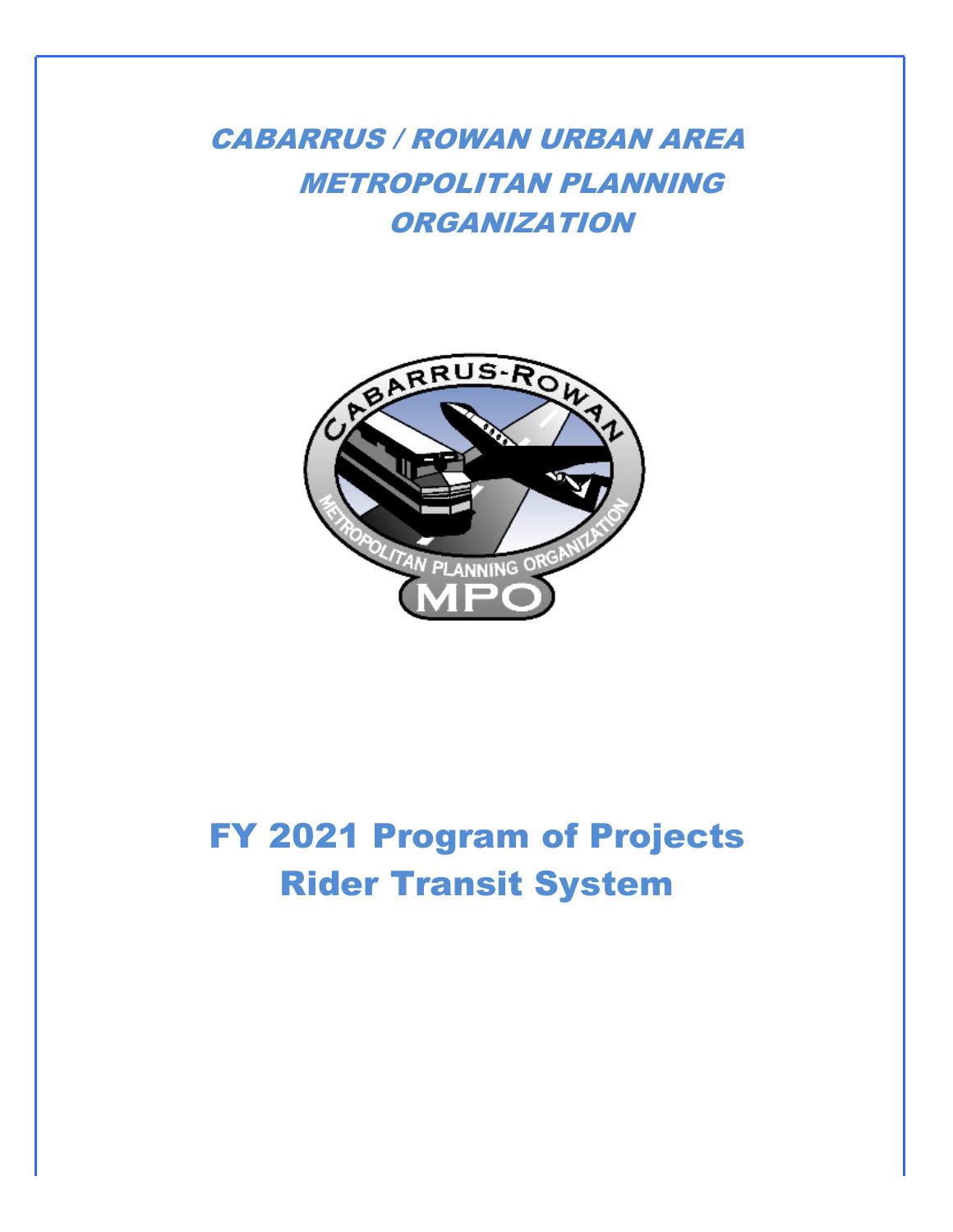# **How to Make Comments**

The Cabarrus-Rowan Metropolitan Planning Organization (MPO) is holding a public comment period on the Draft Program of Projects document from November 8<sup>th</sup> to December 6<sup>th</sup>. Please submit any comments on **the documents that you may have by Monday, December 6th to:**

**email: [pconrad@mblsolution.com](mailto:pconrad@mblsolution.com)**

**Mail: Attention: Phil Conrad Program of Projects Cabarrus-Rowan MPO 713 Sternbridge Drive Concord, NC 28025**

**Fax: (704)795-7529**

For additional information or further assistance, call Phil Conrad at (704) 795-7528 or visit the MPO's website at www.crmpo.org. Comments on the public participation process are also welcome.

# **Locations of Plan Materials:**

The document is also available online at [www.crmpo.org.](http://www.crmpo.org./)

Copies of the Draft Program of Projects document are also available for public review during the review period at the following locations:

- Cabarrus County Planning Department Office
- Rowan County Planning Department Office
- Rider Transit Center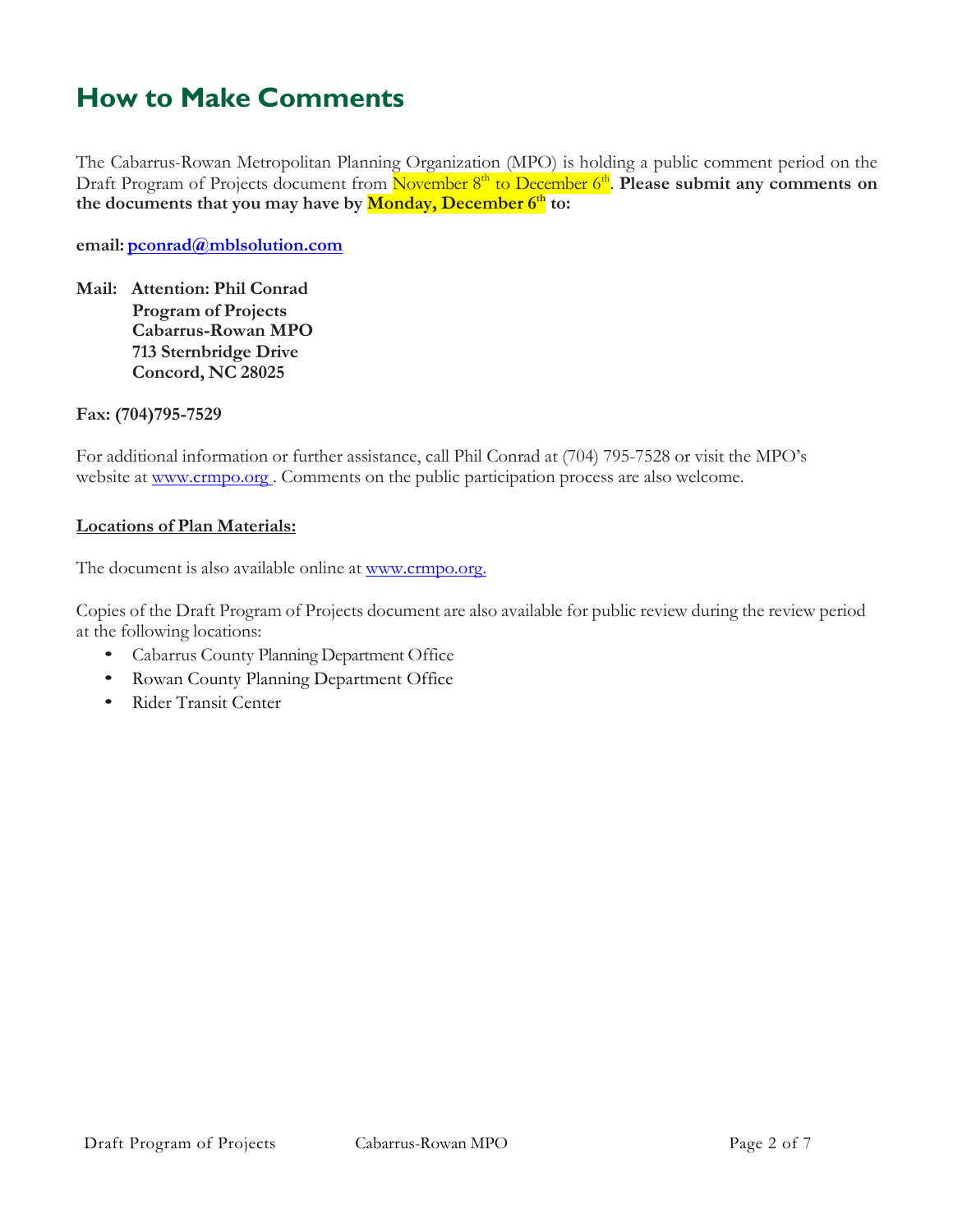# **Background**

The annual Program of Projects is a list of projects proposed to be funded in a given fiscal year from Federal Transit Formula Grants, any transit discretionary grants, any Federal Highway Funds flexed to FTA for transit improvements, and state formula grant programs. Such projects must also be identified in the MPO-approved Metropolitan Transportation Improvement Program or the Unified Planning Work Program to be eligible for inclusion in the Program of Projects. The Program of Projects provides an additional opportunity for the public to learn about and comment on planned transit grants for the fiscal year.

The Program of Projects may be developed and approved by the designated recipient (the City of Concord - Rider Transit System) or the Metropolitan Planning Organization. The MPO is responsible for the MTIP and the UPWP, and therefore, Rider Transit has elected to use the MPO's public comment process for its program of projects. There are multiple recipients of Federal Transit grants operating in the MPO area (Salisbury Transit and NCDOT for Cabarrus County and Rowan County). The MPO must follow the Public Participation Plan, which for the Program of Projects requires a 28-day public comment period.

# **FY 2021 Program of Projects**

The FY 2021 Program of Projects includes anticipated FTA formula grants under the following programs: Section 5303 Metropolitan Planning, Section 5307 Urbanized Formula, Section 5310 Enhanced Mobility of Seniors and Individuals with Disabilities, and Section 5339 Bus and Bus Facilities.

The FY 2021 Program of Projects also includes State Maintenance Assistance Program (SMAP) funds administered by NCDOT.

The Program of Projects also describes funds made available to subrecipients and grant details such as a description, federal funding amount, and matching funds amounts. The proposed program as identified in the Draft Program of Projects will be the final program unless amended.

The MPO will seek public input on the Program of Projects under the MPO Public Participation Program. This includes a 28-day public comment period and a public review to be held at the *January 26 TAC meeting*. The Transportation Advisory Committee will be the body to approve the document.

# **Recommended Action: MPO Approval at the January 26 meeting.**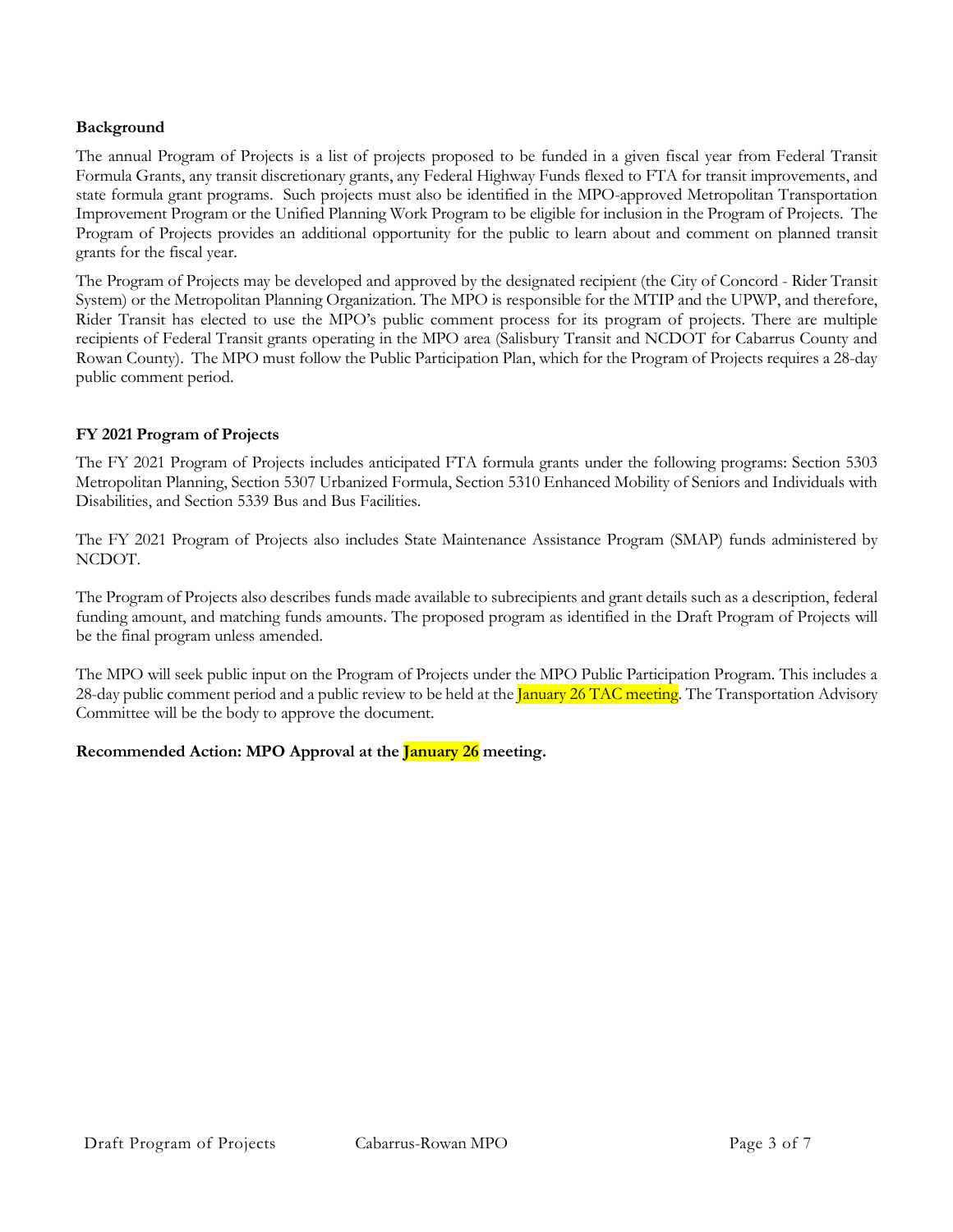# **Section 5307 Urbanized Area Formula Grants – FY 2021**

# **TG-5103C Preventive Maintenance: Contracted Maintenance Capital Costs**

The City of Concord will apply for Federal capital assistance to support the costs associated with using a thirdparty contractor to provide transit services. Rider Transit provides the vehicles, but the third party contractor provides drivers and maintenance staff necessary to provide public transportation services in the City of Concord. Under FTA rules this is counted as preventive maintenance. Eligible expenses are eligible for up to 80% federal reimbursement. Eligible expenses are capped at no more than 40% of overall third party contractor costs. The proposed grant amount falls under the 40% maximum threshold.

| $\mathbf{H}$<br><b>Costs:</b><br>1 otal | <b>Federal</b>                            | Local                        | $+$ 0+ $\epsilon$<br>olalc |
|-----------------------------------------|-------------------------------------------|------------------------------|----------------------------|
| ,500,000<br>\$1,                        | 0.000<br>∍∩∩<br>$\triangle$ 1<br>ັ⊎ 1.∠∪″ | 0.000<br>$\triangle$<br>วเ แ | N,<br><b>⊥⊥</b>            |

# **TG-5103A Routine Capital**

The City of Concord will apply for Federal routine capital assistance to support the purchase of a bus stop shelters, benches, shop equipment, spare parts, engines, farebox, service vehicles, etc.

| $\mathbf{H}$<br>Total<br><b>Costs:</b> | ∀ederai<br>.  | Local                                     | <b>State</b>        |
|----------------------------------------|---------------|-------------------------------------------|---------------------|
| \$625,000                              | 500ء<br>0.000 | $. \cap$<br>.000<br>$d \cdot 1$<br>0123.0 | N<br>$\overline{1}$ |

# **TG-5173 Purchase Replacement Buses**

The City of Concord will apply for Federal capital assistance to support the purchase of replacement buses, with eight buses being purchased in FY21 at a Federal share of \$5,440,000, State share of \$680,000, and Local share of \$680,000; and two buses being purchased in FY22 at a Federal share of \$1,360,000, State share of \$170,000, and Local share of \$170,000.

| $\sqrt{2}$<br><b>Costs:</b><br>1 otal | ederal -                                  | Local     | <b>State</b> |
|---------------------------------------|-------------------------------------------|-----------|--------------|
| \$6,800,000                           | $\uparrow$ $\uparrow$<br>0.000<br>44<br>ມ | \$680,000 | \$680,000    |

# **TG-5103B Routine Capital – ADA Service**

The City of Concord will apply for Federal operating assistance for up to 10% of the total operating costs of ADA Paratransit Services. This includes fuel and operator salaries for this service.

| $\mathbf{H}$<br>Total<br><b>Costs:</b> | <b>Federal</b>      | ∟ocal                      | $\mathbf{r}$<br>state                                      |
|----------------------------------------|---------------------|----------------------------|------------------------------------------------------------|
| \$375,000                              | 000y<br>ጦባ<br>\$300 | $\triangle$<br>′5.000<br>w | $\sim$<br><b>TT</b><br>$\overline{1}$<br><b>STATISTICS</b> |

#### **TS-5116 Security Enhancements**

The City of Concord will utilize at least 1% of 5307 program assistance to enhance security for the Rider Transit system.

| $\mathbf{H}$<br>Total<br><b>Costs:</b> | Federal  | ∟ocal | <b>State</b> |
|----------------------------------------|----------|-------|--------------|
| \$25,000                               | \$25,000 | N/A   | N/A          |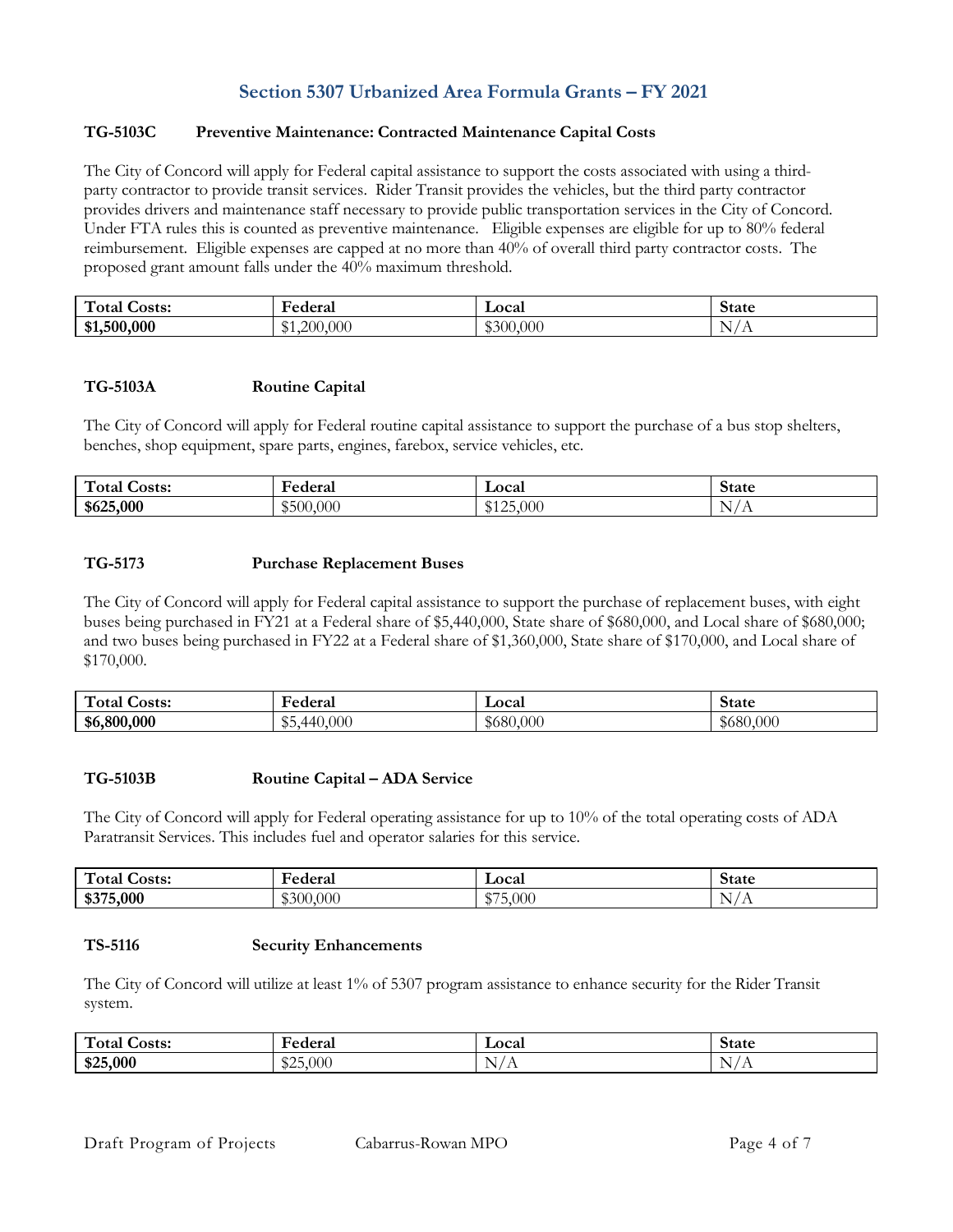**TL-0005 Expansion Bus**

| $\mathbf{H}$<br>rotal<br><b>Costs:</b> | <b>Federal</b>   | Local                                            | State           |
|----------------------------------------|------------------|--------------------------------------------------|-----------------|
| \$725,000                              | $\Omega$<br>.000 | ,000<br>$\overline{\phantom{0}}$<br>$\mathbb{C}$ | N<br><u>. .</u> |

# **TO-5138 Fixed Route Operating Expenses\***

The City of Concord will apply for Federal operating assistance for Rider's fixed route services. The proposed project will serve the Concord Urbanized Area, and will support public transportation services sponsored by the City of Concord through Rider Transit.

| $\mathbf{H}$<br><b>Costs:</b><br>1 otal | ∀ederal                                      | Local                   | State                      |
|-----------------------------------------|----------------------------------------------|-------------------------|----------------------------|
| \$2,713,000<br>Φ4,                      | 0.000<br>200<br>$\bigoplus$ 1<br><b>WILL</b> | ሙላ<br>0.000<br>ΩC<br>.n | $\mathbb{A}$<br>3.000<br>ັ |

# **Section 5310 Enhanced Mobility of Seniors & Individuals with Disabilities – FY 2021**

The City of Concord will apply for Section 5310 Enhanced Mobility for Seniors and Persons with Disabilities funding and consistent with the Coordinated Human Services Transportation Plan.

### **Section 5310 Operating (TA-5128B)**

Request operating assistance for competitively selected projects to support transportation services to the elderly and disabled for employment, education, and medical trips.

| $\mathbf{H}$<br>otal'<br><b>Costs:</b> | Federal:                      | Local: | State:         |
|----------------------------------------|-------------------------------|--------|----------------|
| \$450,000                              | $\uparrow \land \land \vdash$ | 000    | 'N s           |
|                                        | .000                          | 0000   | $\overline{1}$ |
|                                        | ഄ൶ഄ                           | ∿د ب∠ی | . .            |

#### **Section 5310 Program Administration (TA-5128C)**

Request administrative support to administer the grants, compliance, and reporting program for the City of Concord. Up to 10% of available funds may be used for this purpose.

| $\mathbf{H}$<br>r otal<br>Josts: | ا معمامها<br>я ат<br>.<br>. | ocal:<br>- - - -<br>__ | State: |
|----------------------------------|-----------------------------|------------------------|--------|
| 000                              | .000                        | $\overline{1}$         | h.     |
| \$50                             | י ור                        |                        | . .    |

#### **Section 5310 Capital (TA-5128A)**

Request capital assistance for competitively selected projects to support transportation services to the elderly and disabled for employment, education, and medical trips.

| $\sqrt{2}$<br>ota:<br>nete:<br>ມຣເຣ. | HANAPAIL<br>$-1$ alo     | Local:   | State:                              |
|--------------------------------------|--------------------------|----------|-------------------------------------|
| \$625,000                            | 000.<br>$\Omega$<br>⊸⊃∪∪ | 000<br>. | -<br>$\mathbb{N}$<br>$\overline{1}$ |

# **Section 5339 Bus and Bus Facility Program – FY 2021**

# **Bus and Bus Facilities – Routine Capital (TA-5130A)**

The City of Concord may apply for Federal capital assistance to support the purchase of routine capital - bus stop shelters, benches, shop equipment, spare parts, engines, farebox, vehicles, etc. using Section 5339 funds.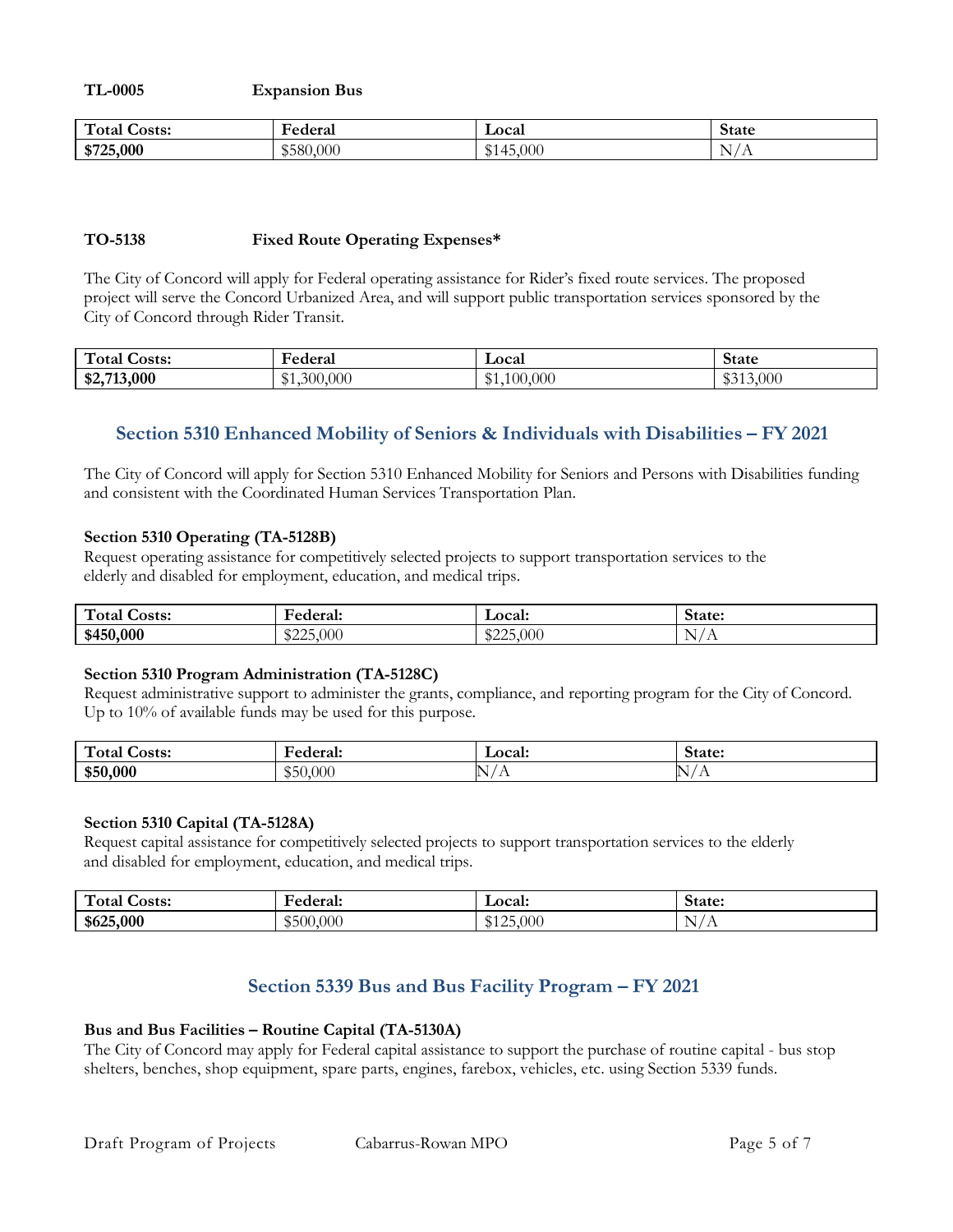| $\mathbf{H}$<br>rotal'<br><b>Costs:</b> | Federal:       | <b>Local:</b>                            | State:                                   |
|-----------------------------------------|----------------|------------------------------------------|------------------------------------------|
| \$250,000                               | \$200<br>0.000 | $\uparrow$ $\uparrow$<br>0.000<br>$\sim$ | $\sim$<br>$\mathbf{N}$<br>$\overline{1}$ |

# **Bus and Bus Facilities - Expansion Buses (TA-5130B)**

The City of Concord may apply for Federal capital assistance to support the purchase bus and paratransit vehicles to support increases in service using Section 5339 funds.

| $\overline{ }$<br>rotal'<br>Costs: | −<br>Federal<br>лаг   | Local:    | state:        |
|------------------------------------|-----------------------|-----------|---------------|
| \$500,000                          | 0.000<br>640f<br>TVV. | 000.<br>K | $\sim$<br>. . |

# **Section 5303 Planning Assistance – FY 2021**

### **Planning Assistance – 5303 (TP-5118)**

The City of Concord will apply for Federal planning assistance to support transit planning by the Cabarrus-Rowan MPO. Work tasks will include (1) evaluating ridership data including the need for any potential expansions; (2) participating and/or facilitating the discussion and agreement between the 4 fixed route systems Section 5307 distribution formula as required by NCDOT; (3) documentation and process of any MTIP amendments; (4) maintenance of the public transit section of the 2045 MTP.

| $\sim$<br>Total<br>Costs: | −<br>ederal:                              | <b>Local:</b> | State:                        |
|---------------------------|-------------------------------------------|---------------|-------------------------------|
| \$150,000                 | ٬ ግ $\cap$<br>000.<br><b>JU</b><br>$\sim$ | .000<br>.     | .000<br><u>ሮ 1</u><br>v 1 J 1 |

#### **Specific projects to be considered in FY21:**

- Cabarrus County Long Range Public Transit Master Plan implementation
	- o Priority 1- System Consolidation and Implementation Plan
	- o Priority 2- High Capacity Transit Study
- Rider Transit Bus Stop Amenity Program, ongoing
- Public Transportation Agency Safety Plan/System Safety Plan
- New vehicle camera system
- COVID-19 related expenses and investments
- Bus replacement and expansion procurement
- ADA Paratransit vehicle replacement procurement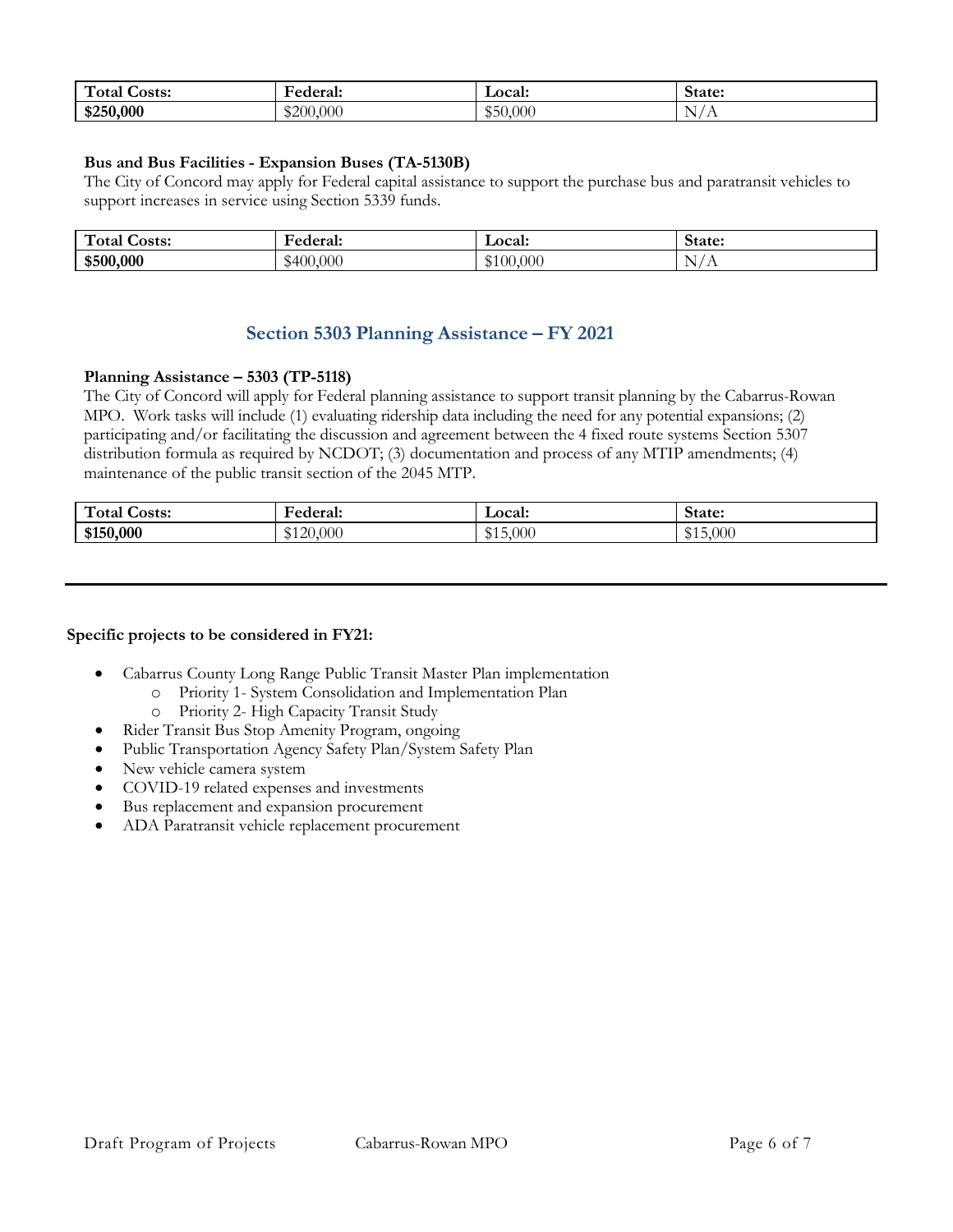# **RESOLUTION APPROVING THE FY 2021 PROGRAM OF PROJECTS FOR FEDERAL AND STATE TRANSIT GRANTS FOR THE CABARRUS-ROWAN MPO**

A motion was made by TAC Member **and seconded** by TAC Member for the adoption of the following resolution and upon being put to a vote was duly adopted.

**WHEREAS,** the Federal Transit Administration provides Federal funds to support public transportation services under the Fixing America's Surface Transportation (FAST) Act; AND

**WHEREAS**, NCDOT provides matching funds for these grants in some instances and also provides a State Maintenance Assistance Grant; AND

**WHEREAS**, Federal regulations require the designated recipient, the City of Concord, and the Metropolitan Planning Organization to cooperatively develop an annual Program of Projects; AND

**WHEREAS,** the Metropolitan Planning Organization is empowered to conduct the public review and input process and to approve the Program of Projects; AND

**WHEREAS**, the Program of Projects must identify all projects to be funded with federal transit formula funds to include a project description, project costs, and applicable transit agency information; AND

**WHEREAS**, the operating and capital projects listed in the Program of Projects must be consistent with the Metropolitan Transportation Improvement Program and planning projects must be consistent with the Unified Planning Work Program; AND

**WHEREAS**, MPO area transit agencies, including the designated recipient City of Concord -- Rider Transit System, as well as the NCDOT will apply for and receive grants from the Federal Transit Administration consistent with the Program of Projects; AND

**WHEREAS,** the MPO and the City of Concord comply with and will ensure compliance to the provisions of Title VI of the Civil Rights Act of 1964; AND

**WHEREAS,** the MPO hereby assures and certifies compliance with the Federal Statutes, regulations, executive orders, the Section 5333(b) Labor Protection requirements, and all administrative requirements which relate to the applications made to and grants received from the Federal Transit Administration; AND

**WHEREAS,** on April 2, 2018 the Federal Highway Administration and the Federal Transit Administration jointly certified that the MPO substantially meets the federal metropolitan transportation planning requirements, for a period of four years;

**NOW Therefore be it resolved,** by the Cabarrus-Rowan Transportation Advisory Committee, to approve the FY 2021 Program of Projects, dated January 26, 2022, on this, the  $26<sup>th</sup>$  day of January, 2022.